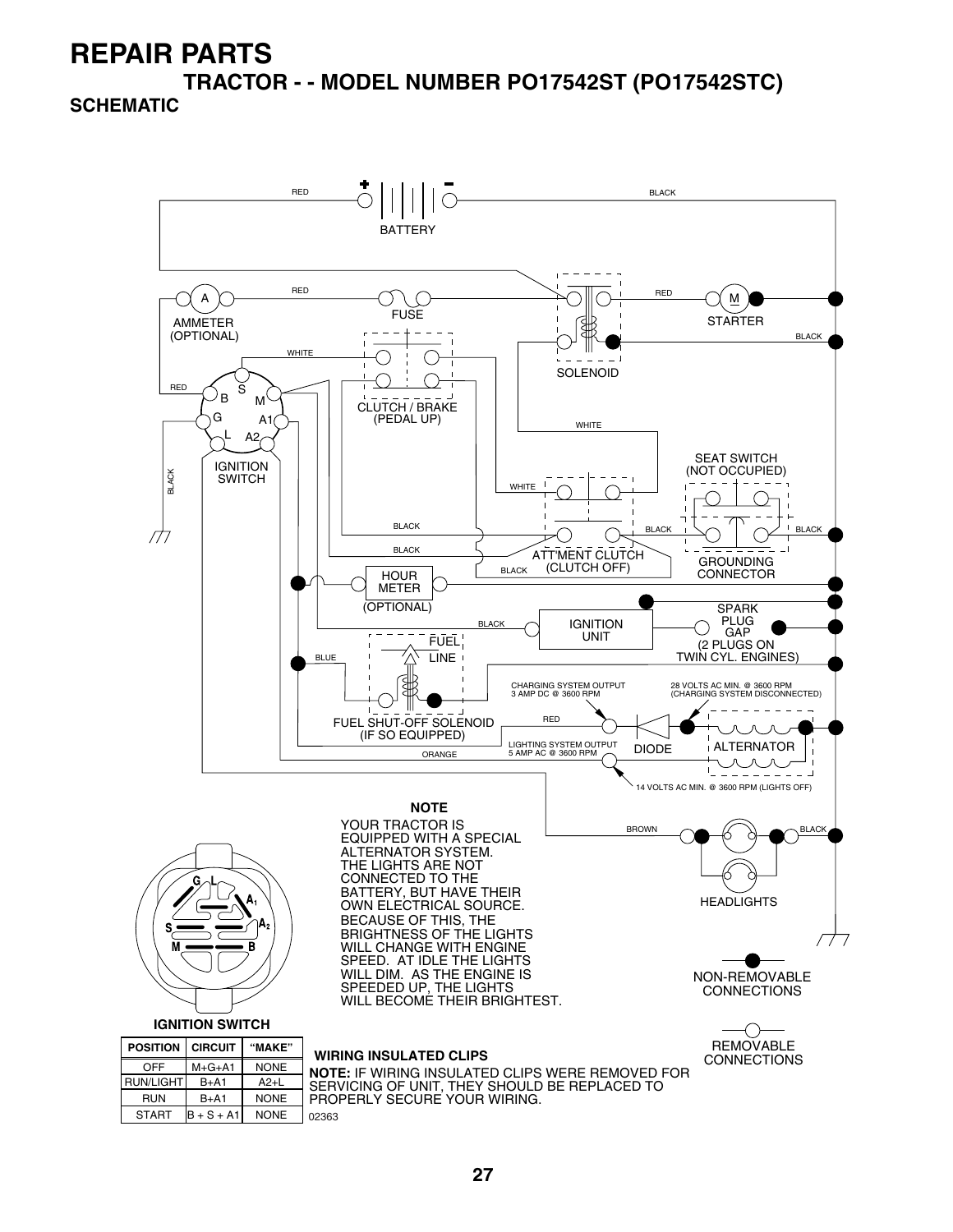**TRACTOR - - MODEL NUMBER PO17542ST (PO17542STC) ELECTRICAL**

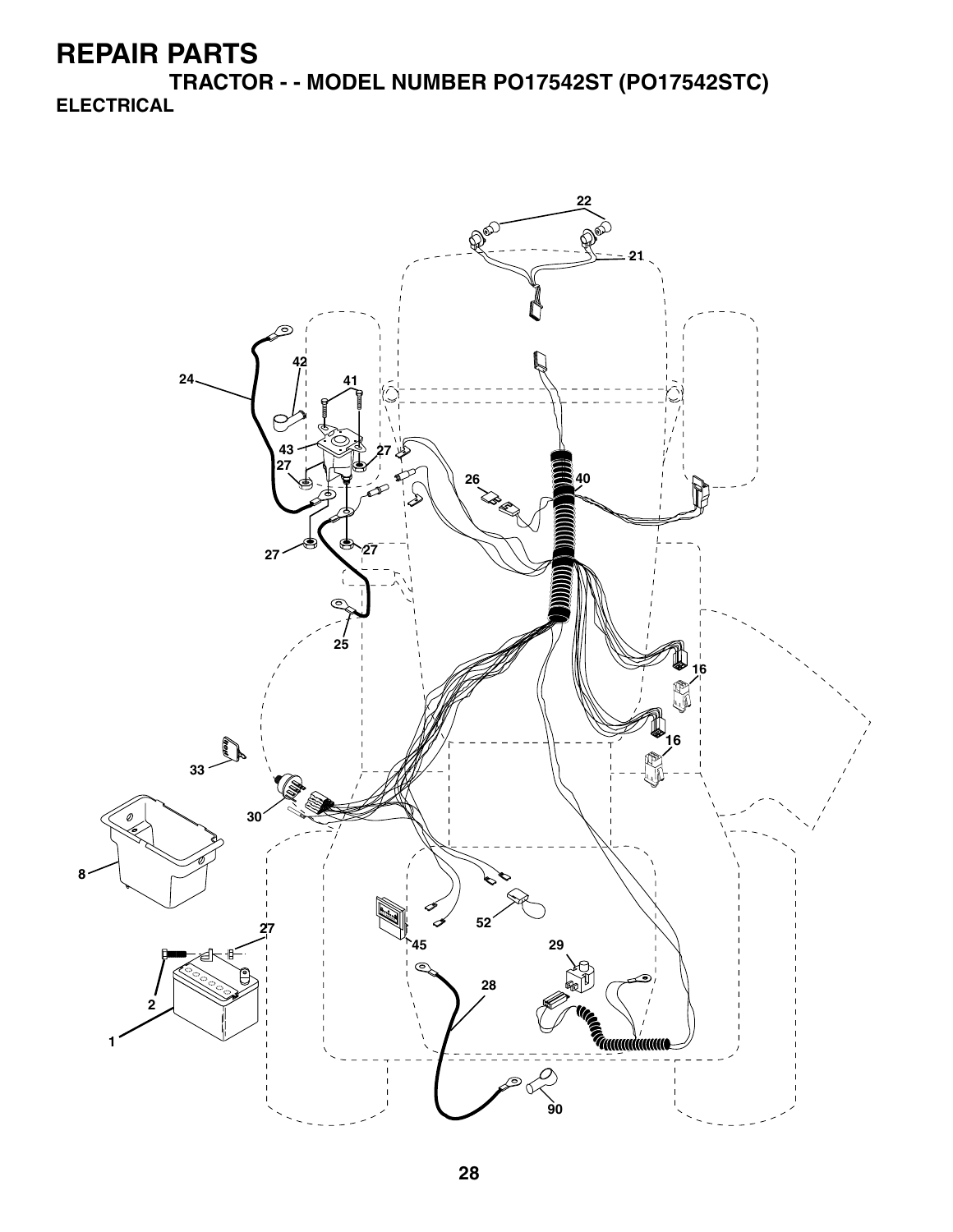**TRACTOR - - MODEL NUMBER PO17542ST (PO17542STC) ELECTRICAL**

| KEY<br>NO.               | <b>PART</b><br>NO.           | <b>DESCRIPTION</b>                                                           |
|--------------------------|------------------------------|------------------------------------------------------------------------------|
| 1<br>$\overline{2}$<br>8 | 163465<br>74760412<br>176689 | Battery 12 Volt 25 Amp<br>Bolt Hex Hd 1/4-20 unc x 3/4<br><b>Box Battery</b> |
| 16                       | 176138<br>21 183759          | Switch Interlock Push -In<br>Harness Asm Light W/4152J                       |
| 22                       | 4152J                        | Bulb Light #1156                                                             |
| 24                       | 4799J<br>25 146147           | Cable Battery 6 Ga. 11"red<br>Cable Battery 6 Ga. w/16 wire, red             |
|                          | 26 175158                    | Fuse 20 AMP                                                                  |
| 28                       | 27 73510400<br>4207J         | Nut Keps Hex 1/4-20 unc<br>Cable Ground 6 Ga. 12" black                      |
|                          | 29 121305X                   | Switch Plunger Nc Gray                                                       |
| 30<br>33                 | 175566<br>140401             | Switch Ign<br>Key Ign                                                        |
| 40                       | 179720                       | Harness Ign                                                                  |
|                          | 41 71110408                  | Bolt Blk Fin Hex 1/4-20 x 1/2                                                |
| 42                       | 131563<br>43 178861          | <b>Cover Terminal Red</b><br>Solenoid                                        |
|                          | 45 121433X                   | Ammeter                                                                      |
| 90 -                     | 52 141940<br>180449          | Protection Wire Loop<br>Cover Terminal                                       |
|                          |                              |                                                                              |

**NOTE:** All component dimensions give in U.S. inches 1 inch =  $25.4$  mm.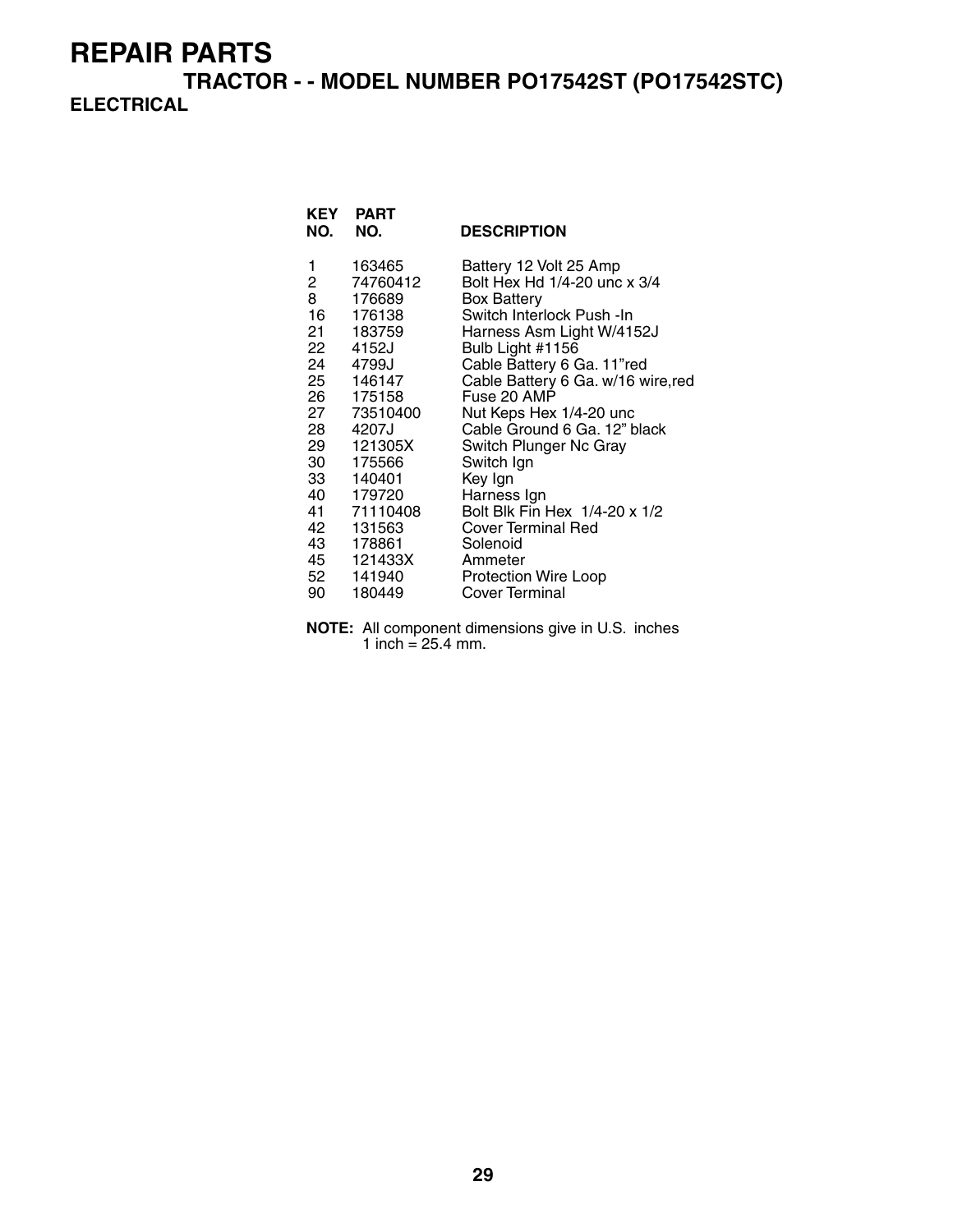**TRACTOR - - MODEL NUMBER PO17542ST (PO17542STC) CHASSIS AND ENCLOSURES**

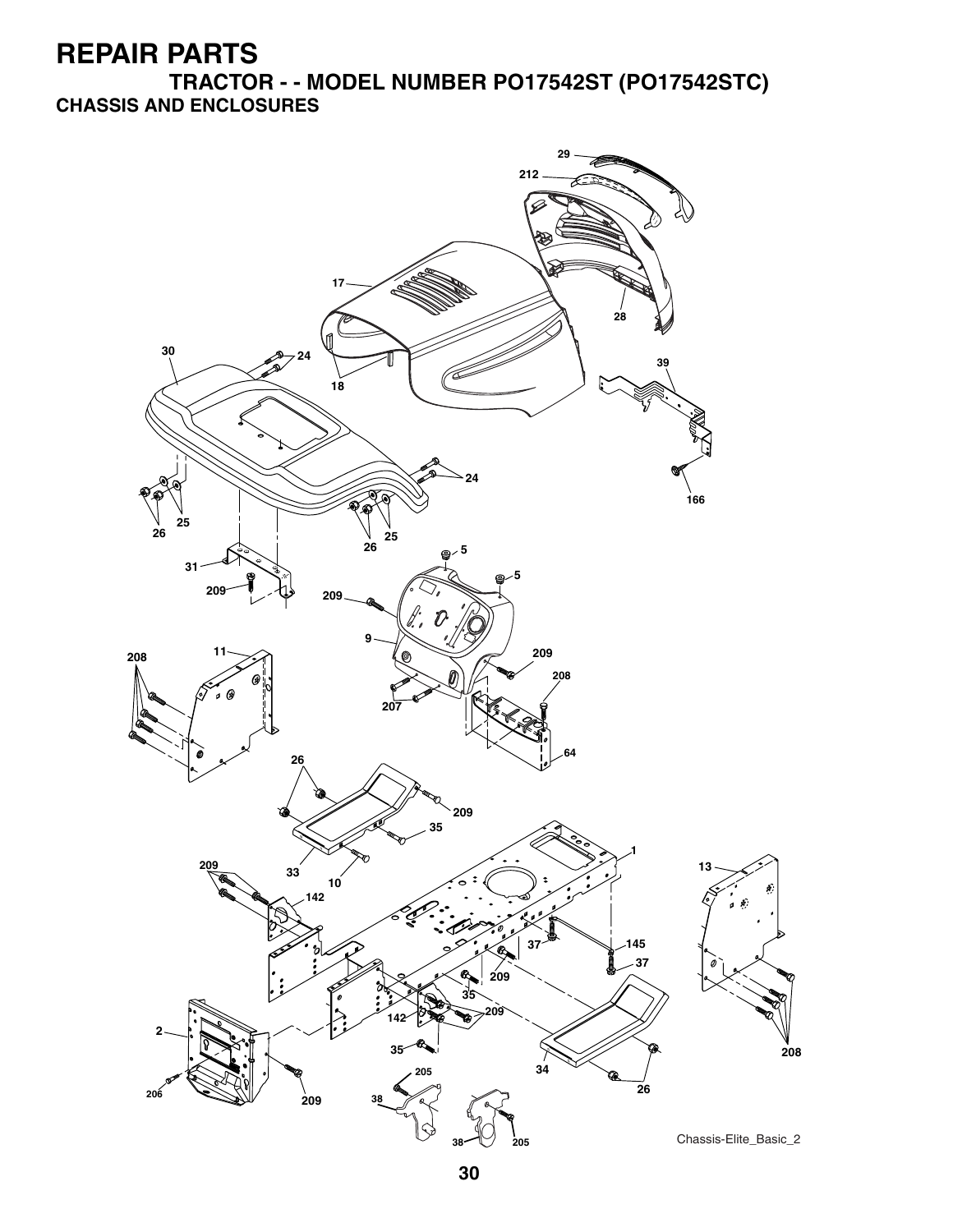#### **TRACTOR - - MODEL NUMBER PO17542ST (PO17542STC) CHASSIS AND ENCLOSURES**

| <b>KEY</b><br>NO. | <b>PART</b><br>NO.   | <b>DESCRIPTION</b>                                               |
|-------------------|----------------------|------------------------------------------------------------------|
| 1                 | 174619               | Chassis                                                          |
| 2<br>5            | 176554               | Drawbar                                                          |
|                   | 155272               | <b>Bumper Hood/Dash</b>                                          |
| 9                 | 187846X012           | Dash                                                             |
| 10                | 72140608             | Bolt Carriage 3/8-16 x 1                                         |
| 11                | 174996               | Panel Dash Lh                                                    |
| 13                | 179174X010           | Panel Dash Rh                                                    |
| 17                | 183394X428           | Hood                                                             |
| 18                | 126938X              | <b>Bumper Hood</b>                                               |
| 24                | 74780616             | Bolt Fin Hex 3/8-16 x 1 Gr. 5                                    |
| 25                | 19131312             | Washer 13/32 x 13/16 x 12 Ga.                                    |
| 26                | 73800600             | Nut Lock Hex W/Ins 3/8-16 unc                                    |
| 28                | 183826               | Grille                                                           |
| 29                | 183824X599           | Lens                                                             |
| 30<br>31          | 169468X428<br>136619 | <b>Fender Footrest STLT Pnt</b><br><b>Bracket Support Fender</b> |
| 33                | 179716X428           | Footrest Pnt Lh                                                  |
| 34                | 179717X428           | <b>Footrest Pnt Rh</b>                                           |
| 35                | 72110606             | Bolt Rdhd Sht Sqnk 3/8-16 x 3/4                                  |
| 37                | 17490508             | Screw Thdrol 6/16-18 x 1/2 TYT                                   |
| 38                | 175710               | Bracket Asm. Pivot Mower Rear                                    |
| 39                | 174714               | <b>Bracket Pivot</b>                                             |
| 64                | 154798               | Dash Lower STLT                                                  |
| 142               | 175702               | <b>Plate Reinforcement STLT</b>                                  |
| 145               | 156524               | Rod Pivot Chassis/Hood                                           |
| 166               | 171875               | Screw HWHD Hi-Lo #13-16 x 5/8                                    |
| 205               | 17490608             | Screw Thdrol 3/8-16 x 1-1/4                                      |
| 206               | 170165               | Bolt Shoulder 5/16-18                                            |
| 207               | 17670508             | Screw Thdrol 5/16-18 x 1/2                                       |
| 208               | 17670608             | Screw Thdrol 3/8-16 x 1/2                                        |
| 209               | 17000612             | Screw Hex Wsh Thdr. 3/8-16 x 3/4                                 |
| 212               | 183823               | Insert Lens Reflect                                              |
| - -               | 5479J                | Plug Btn Blk .359                                                |
| - -               | 187801               | Plug Dome Plastic (Choke Hole)                                   |

**NOTE:** All component dimensions given in U.S. inches 1 inch = 25.4 mm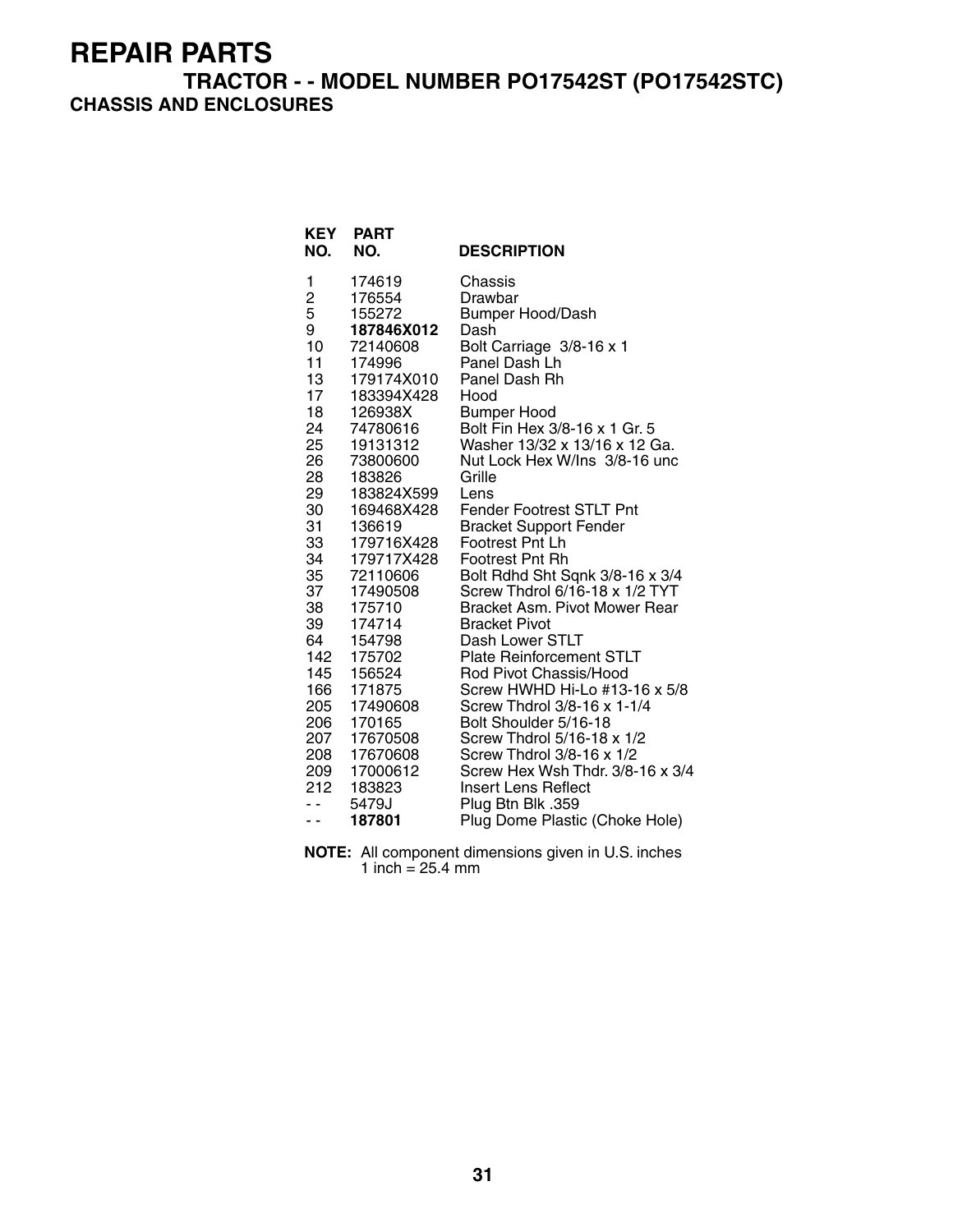**TRACTOR - - MODEL NUMBER PO17542ST (PO17542STC)**

**DRIVE**

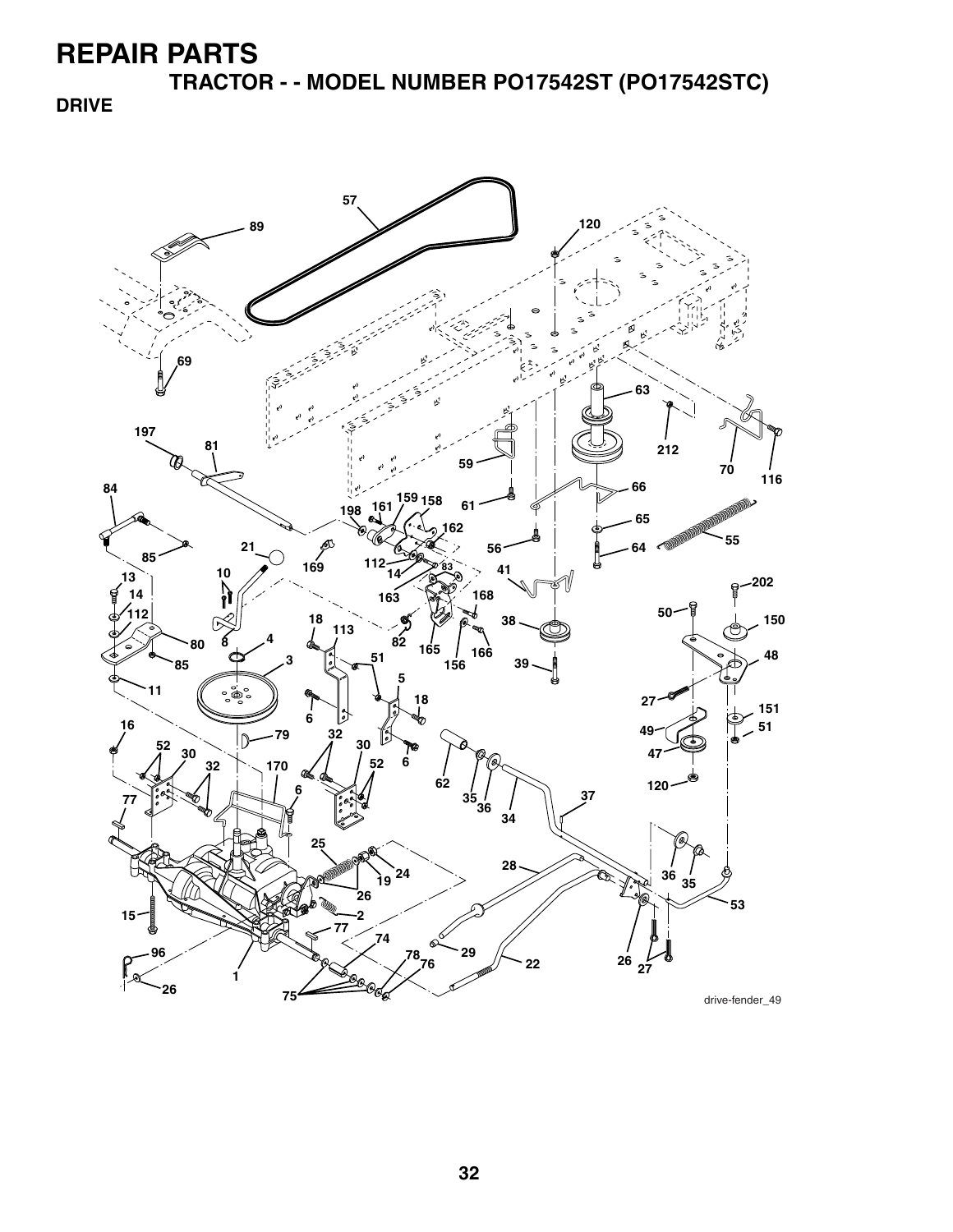# **TRACTOR - - MODEL NUMBER PO17542ST (PO17542STC)**

#### **DRIVE**

| 62<br>1<br>Transaxle Dana (D4360-140)<br>8883R<br>Cover Pedal Blk Round<br>.<br>63<br>175410<br>(Order parts from transaxle manu-<br><b>Engine Pulley</b><br>64<br>173937<br>facturer)<br><b>Bolt Hex</b><br>2<br>65<br>146682<br>Spring Return Brake T/a Zinc<br>10040700<br>Washer Lock Hvy Hlcl Spr 7/16<br>3<br>Pulley Transaxle 18" tires<br>66<br>123666X<br>154778<br>Keeper Belt Engine Foolproof<br>69<br>4<br>Ring Retainer # 5100-62<br>142432<br>Screw Hex wsh HiLo 1/4 x 1/2 unc<br>12000028<br>5<br>70<br>121520X<br>134683<br><b>Guide Belt Mower Drive RH</b><br>Strap Torque 30 Degrees<br>6<br>74<br>17000512<br>Screw 5/16-18 x 3/4<br>109502X<br>Spacer Axle<br>8<br>75<br>165619<br>Rod Shift Fender Adjust Lt<br>121749X<br>Washer 25/32 x 1 1/4 x 16 Ga.<br>76<br>10<br>76020416<br>Pin Cotter 1/8 x 1 Cad<br>12000001<br>E-ring #5133-75<br>77<br>11<br>105701X<br>Washer Plate Shf 388 Sq Hole<br>123583X<br>Key Square 2 0 x 1845/1865<br>78<br>13<br>74550412<br>Bolt 1/4-28 Unf Gr. 8 W/Patch<br>121748X<br>Washer 25/32 x 1-5/8 x 16 Ga.<br>79<br>14<br>10040400<br>Washer Lock Hvy Helical<br>2228M<br>Key Woodruff #9 3/16 x 3/4<br>15<br>74490544<br>Bolt Hex FLGHD 5/16-18 Gr. 5<br>80<br>131488<br>Arm Shift<br>81<br>16<br>73800500<br>Nut Lock Hex w/ins 5/16-18<br>165594<br>Shaft Asm Cross Tapered |  |
|-------------------------------------------------------------------------------------------------------------------------------------------------------------------------------------------------------------------------------------------------------------------------------------------------------------------------------------------------------------------------------------------------------------------------------------------------------------------------------------------------------------------------------------------------------------------------------------------------------------------------------------------------------------------------------------------------------------------------------------------------------------------------------------------------------------------------------------------------------------------------------------------------------------------------------------------------------------------------------------------------------------------------------------------------------------------------------------------------------------------------------------------------------------------------------------------------------------------------------------------------------------------------------------------------------------------------------------------|--|
|                                                                                                                                                                                                                                                                                                                                                                                                                                                                                                                                                                                                                                                                                                                                                                                                                                                                                                                                                                                                                                                                                                                                                                                                                                                                                                                                           |  |
|                                                                                                                                                                                                                                                                                                                                                                                                                                                                                                                                                                                                                                                                                                                                                                                                                                                                                                                                                                                                                                                                                                                                                                                                                                                                                                                                           |  |
|                                                                                                                                                                                                                                                                                                                                                                                                                                                                                                                                                                                                                                                                                                                                                                                                                                                                                                                                                                                                                                                                                                                                                                                                                                                                                                                                           |  |
|                                                                                                                                                                                                                                                                                                                                                                                                                                                                                                                                                                                                                                                                                                                                                                                                                                                                                                                                                                                                                                                                                                                                                                                                                                                                                                                                           |  |
|                                                                                                                                                                                                                                                                                                                                                                                                                                                                                                                                                                                                                                                                                                                                                                                                                                                                                                                                                                                                                                                                                                                                                                                                                                                                                                                                           |  |
|                                                                                                                                                                                                                                                                                                                                                                                                                                                                                                                                                                                                                                                                                                                                                                                                                                                                                                                                                                                                                                                                                                                                                                                                                                                                                                                                           |  |
|                                                                                                                                                                                                                                                                                                                                                                                                                                                                                                                                                                                                                                                                                                                                                                                                                                                                                                                                                                                                                                                                                                                                                                                                                                                                                                                                           |  |
|                                                                                                                                                                                                                                                                                                                                                                                                                                                                                                                                                                                                                                                                                                                                                                                                                                                                                                                                                                                                                                                                                                                                                                                                                                                                                                                                           |  |
|                                                                                                                                                                                                                                                                                                                                                                                                                                                                                                                                                                                                                                                                                                                                                                                                                                                                                                                                                                                                                                                                                                                                                                                                                                                                                                                                           |  |
|                                                                                                                                                                                                                                                                                                                                                                                                                                                                                                                                                                                                                                                                                                                                                                                                                                                                                                                                                                                                                                                                                                                                                                                                                                                                                                                                           |  |
|                                                                                                                                                                                                                                                                                                                                                                                                                                                                                                                                                                                                                                                                                                                                                                                                                                                                                                                                                                                                                                                                                                                                                                                                                                                                                                                                           |  |
|                                                                                                                                                                                                                                                                                                                                                                                                                                                                                                                                                                                                                                                                                                                                                                                                                                                                                                                                                                                                                                                                                                                                                                                                                                                                                                                                           |  |
|                                                                                                                                                                                                                                                                                                                                                                                                                                                                                                                                                                                                                                                                                                                                                                                                                                                                                                                                                                                                                                                                                                                                                                                                                                                                                                                                           |  |
|                                                                                                                                                                                                                                                                                                                                                                                                                                                                                                                                                                                                                                                                                                                                                                                                                                                                                                                                                                                                                                                                                                                                                                                                                                                                                                                                           |  |
| 18<br>74780616<br>Bolt, Fin Hex 3/8-16 unc x 1 Gr. 5<br>PMST/20                                                                                                                                                                                                                                                                                                                                                                                                                                                                                                                                                                                                                                                                                                                                                                                                                                                                                                                                                                                                                                                                                                                                                                                                                                                                           |  |
| 82<br>19<br>73800600<br>Nut Lock 3/8-16 unc<br>123782X<br>Spring Torsion T/a                                                                                                                                                                                                                                                                                                                                                                                                                                                                                                                                                                                                                                                                                                                                                                                                                                                                                                                                                                                                                                                                                                                                                                                                                                                              |  |
| 21<br>83<br>106933X<br>Knob<br>19171216<br>Washer 17/32 x 3/4 x 16 Ga.                                                                                                                                                                                                                                                                                                                                                                                                                                                                                                                                                                                                                                                                                                                                                                                                                                                                                                                                                                                                                                                                                                                                                                                                                                                                    |  |
| 22<br>84<br>130804<br>Rod Brake Blk Zinc 26 840<br>166229<br>Link Transaxle Dana /18" Zinc                                                                                                                                                                                                                                                                                                                                                                                                                                                                                                                                                                                                                                                                                                                                                                                                                                                                                                                                                                                                                                                                                                                                                                                                                                                |  |
| 24<br>85<br>73350600<br>Nut Hex Jam 3/8-16 unc<br>150360<br>Nut Lock Center 1/4 - 28 FNTHD                                                                                                                                                                                                                                                                                                                                                                                                                                                                                                                                                                                                                                                                                                                                                                                                                                                                                                                                                                                                                                                                                                                                                                                                                                                |  |
| 25<br>89<br>106888X<br>Spring Rod Brake 2 00 Zinc<br>169372X428<br><b>Console Shift STLT</b>                                                                                                                                                                                                                                                                                                                                                                                                                                                                                                                                                                                                                                                                                                                                                                                                                                                                                                                                                                                                                                                                                                                                                                                                                                              |  |
| 26<br>19131316<br>Washer 13/32 x 13/16 x 16 Ga.<br>96<br>4497H<br><b>Retainer Spring 1"</b>                                                                                                                                                                                                                                                                                                                                                                                                                                                                                                                                                                                                                                                                                                                                                                                                                                                                                                                                                                                                                                                                                                                                                                                                                                               |  |
| 27<br>76020412<br>Pin Cotter 1/8 x 3/4 Cad<br>112<br>19091210<br>Washer 9/32 x 3/4 x 10 Ga.                                                                                                                                                                                                                                                                                                                                                                                                                                                                                                                                                                                                                                                                                                                                                                                                                                                                                                                                                                                                                                                                                                                                                                                                                                               |  |
| 28<br>113<br>175765<br>127285X<br>Strap Torque LT<br>Rod Brake Parking LT/YT                                                                                                                                                                                                                                                                                                                                                                                                                                                                                                                                                                                                                                                                                                                                                                                                                                                                                                                                                                                                                                                                                                                                                                                                                                                              |  |
| 29<br>71673<br>116<br>Cap Brake Parking<br>72140608<br>Bolt Rdhd Sq Neck 3/8-16 x 1                                                                                                                                                                                                                                                                                                                                                                                                                                                                                                                                                                                                                                                                                                                                                                                                                                                                                                                                                                                                                                                                                                                                                                                                                                                       |  |
| 30<br>174973<br><b>Bracket Mtg Transaxle</b><br>120<br>73900600<br>Nut Lock Flg. 3/8-16 unc                                                                                                                                                                                                                                                                                                                                                                                                                                                                                                                                                                                                                                                                                                                                                                                                                                                                                                                                                                                                                                                                                                                                                                                                                                               |  |
| 32<br>74760512<br>Bolt Hex Hd 5/16-18 unc x 3/4<br>150<br>175456<br><b>Spacer Retainer</b>                                                                                                                                                                                                                                                                                                                                                                                                                                                                                                                                                                                                                                                                                                                                                                                                                                                                                                                                                                                                                                                                                                                                                                                                                                                |  |
| 34<br>151<br>175578<br>Shaft Asm Pedal Foot<br>19133210<br>Washer 13/32 x 2 x 10                                                                                                                                                                                                                                                                                                                                                                                                                                                                                                                                                                                                                                                                                                                                                                                                                                                                                                                                                                                                                                                                                                                                                                                                                                                          |  |
| 35<br>156<br>120183X<br>166002<br>Washer Srrted 5/16ID x 1.125<br>Bearing Nylon Blk 629 Id                                                                                                                                                                                                                                                                                                                                                                                                                                                                                                                                                                                                                                                                                                                                                                                                                                                                                                                                                                                                                                                                                                                                                                                                                                                |  |
| 36<br>19211616<br>Washer 21/32 x 1 x 16 Ga.<br>158<br>165589<br><b>Bracket Shift Mount</b>                                                                                                                                                                                                                                                                                                                                                                                                                                                                                                                                                                                                                                                                                                                                                                                                                                                                                                                                                                                                                                                                                                                                                                                                                                                |  |
| 37<br>1572H<br>Pin Roll 3/16 x 1"<br>159<br>183900<br>Hub Tapered Flange Shift Lt                                                                                                                                                                                                                                                                                                                                                                                                                                                                                                                                                                                                                                                                                                                                                                                                                                                                                                                                                                                                                                                                                                                                                                                                                                                         |  |
| 38<br>161<br>179114<br><b>Pulley Composite Flat</b><br>72140406<br>Bolt Rdhd Sqnk 1/4-20 x 3/4                                                                                                                                                                                                                                                                                                                                                                                                                                                                                                                                                                                                                                                                                                                                                                                                                                                                                                                                                                                                                                                                                                                                                                                                                                            |  |
| 39<br>162<br>72110622<br><b>Bolt RDHD</b><br>73680400<br>Nut Crownlock 1/4-20 unc                                                                                                                                                                                                                                                                                                                                                                                                                                                                                                                                                                                                                                                                                                                                                                                                                                                                                                                                                                                                                                                                                                                                                                                                                                                         |  |
| 3/8-16 unc x 2-3/4 Gr. 5<br>163<br>74780416<br>Bolt Hex Fin 1/4-20 unc x 1 Gr. 5                                                                                                                                                                                                                                                                                                                                                                                                                                                                                                                                                                                                                                                                                                                                                                                                                                                                                                                                                                                                                                                                                                                                                                                                                                                          |  |
| 175556<br>165<br>165623<br><b>Bracket Pivot Lever</b><br>41<br>Keeper Belt Flat Idler                                                                                                                                                                                                                                                                                                                                                                                                                                                                                                                                                                                                                                                                                                                                                                                                                                                                                                                                                                                                                                                                                                                                                                                                                                                     |  |
| 166<br>127783<br>Pulley Idler V Groove Plastic<br>17490510<br>Screw 5/16-18 x 5/8<br>47                                                                                                                                                                                                                                                                                                                                                                                                                                                                                                                                                                                                                                                                                                                                                                                                                                                                                                                                                                                                                                                                                                                                                                                                                                                   |  |
| 168<br>48<br>154407<br><b>Bellcrank Asm</b><br>165492<br>Bolt Shoulder 5/16-18 x .561                                                                                                                                                                                                                                                                                                                                                                                                                                                                                                                                                                                                                                                                                                                                                                                                                                                                                                                                                                                                                                                                                                                                                                                                                                                     |  |
| 49<br>123205X<br><b>Retainer Belt Style Spring</b><br>169<br>165580<br><b>Plate Fastening</b>                                                                                                                                                                                                                                                                                                                                                                                                                                                                                                                                                                                                                                                                                                                                                                                                                                                                                                                                                                                                                                                                                                                                                                                                                                             |  |
| 50<br>Bolt Carr. Sh. 3/8-16 x 1-1/2 Gr. 5<br>170<br>187414<br>72110612<br>Keeper Belt Transaxle Gear                                                                                                                                                                                                                                                                                                                                                                                                                                                                                                                                                                                                                                                                                                                                                                                                                                                                                                                                                                                                                                                                                                                                                                                                                                      |  |
| 51<br>73680600<br>197<br>169613<br>Nut Crownlock 3/8-16 unc<br>Nyliner Snap-In                                                                                                                                                                                                                                                                                                                                                                                                                                                                                                                                                                                                                                                                                                                                                                                                                                                                                                                                                                                                                                                                                                                                                                                                                                                            |  |
| 52<br>Nut Crownlock 5/16-18 unc<br>73680500<br>198<br>169593<br><b>Washer Nyliner</b>                                                                                                                                                                                                                                                                                                                                                                                                                                                                                                                                                                                                                                                                                                                                                                                                                                                                                                                                                                                                                                                                                                                                                                                                                                                     |  |
| 53<br>Link Clutch<br>202<br>72110614<br><b>Bolt RdHd</b><br>105710X                                                                                                                                                                                                                                                                                                                                                                                                                                                                                                                                                                                                                                                                                                                                                                                                                                                                                                                                                                                                                                                                                                                                                                                                                                                                       |  |
| 55<br>Spring Return Clutch 675<br>3/8-16 unc x 1-3/4 Gr. 5<br>105709X<br>17060620<br>Screw 3/8-16 x 1-1/4                                                                                                                                                                                                                                                                                                                                                                                                                                                                                                                                                                                                                                                                                                                                                                                                                                                                                                                                                                                                                                                                                                                                                                                                                                 |  |
| 56<br>145212<br>Nut Hexflange Lock<br>212<br>57<br>160855<br>V-Belt Ground Drive 95 30                                                                                                                                                                                                                                                                                                                                                                                                                                                                                                                                                                                                                                                                                                                                                                                                                                                                                                                                                                                                                                                                                                                                                                                                                                                    |  |
| <b>NOTE:</b> All component dimensions given in U.S. inches<br>59<br>169691<br>Keeper Belt Span Ctr                                                                                                                                                                                                                                                                                                                                                                                                                                                                                                                                                                                                                                                                                                                                                                                                                                                                                                                                                                                                                                                                                                                                                                                                                                        |  |
| 1 inch = $25.4 \, \text{mm}$<br>61<br>17120614<br>Screw 3/8-16 x .875                                                                                                                                                                                                                                                                                                                                                                                                                                                                                                                                                                                                                                                                                                                                                                                                                                                                                                                                                                                                                                                                                                                                                                                                                                                                     |  |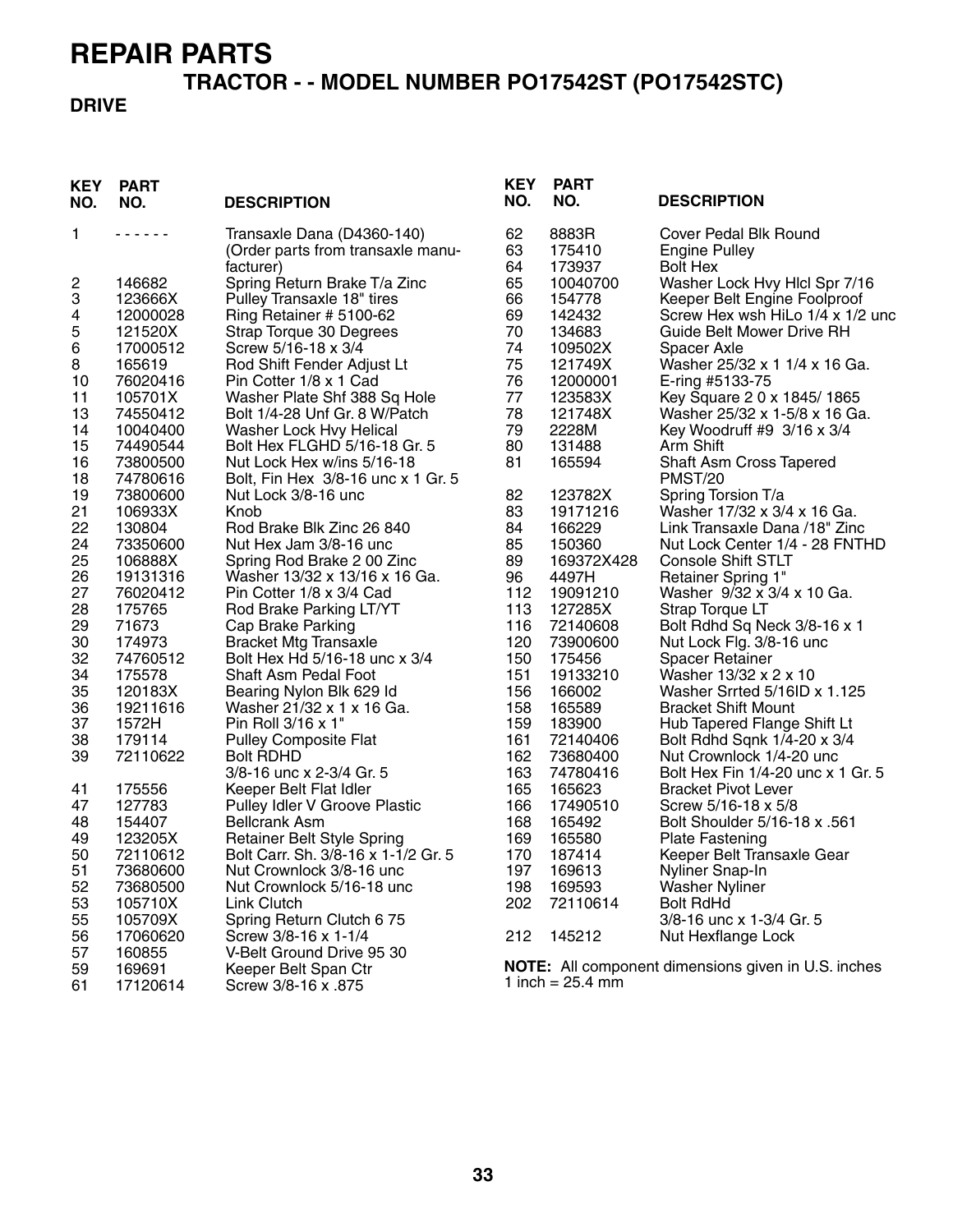**TRACTOR - - MODEL NUMBER PO17542ST (PO17542STC) STEERING ASSEMBLY**

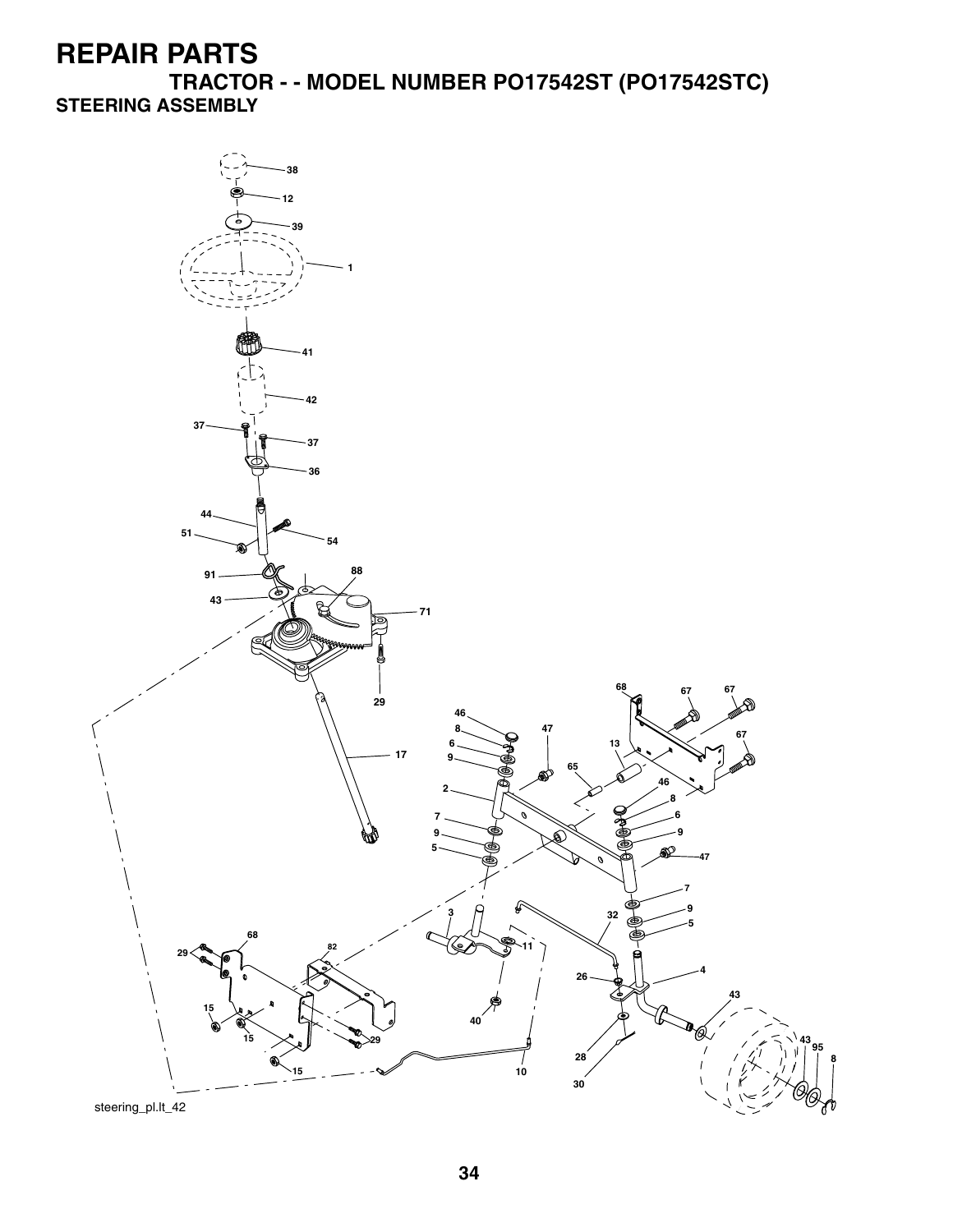#### **TRACTOR - - MODEL NUMBER PO17542ST (PO17542STC) STEERING ASSEMBLY**

| 140044X428<br><b>Wheel Steering Auto Black</b><br>1<br>2<br>Axle Asm Front<br>175131<br>3<br>169840<br>Spindle Asm Lh<br>4<br>169839<br>Spindle Asm Rh<br>5<br>Bearing Race Thrust Harden<br>6266H<br>Washer 25/32 x 1 5/8 x 16 Ga.<br>6<br>121748X<br>7<br>Washer 27/32 x 1 1/4 x 16 Ga.<br>19272016<br>Ring Klip #t5304-75<br>8<br>12000029<br>9<br>3366R<br><b>Bearing Col Strg Blk</b><br><b>Link Drag Extended</b><br>10<br>175121<br>11<br>Lockwasher<br>10040600<br>12<br>Nut Hex Jam Toplock 1/2-20 unf<br>73940800<br>13<br>136518<br><b>Spacer Bearing Axle Front</b><br>15<br>145212<br>Hex Flange Lock<br>17<br>180641<br>Shaft Asm Strg<br>26<br>Bushing Rod Tie Blk Lt<br>126847X<br>Washer 13/32 x 7/8 x 16 Ga.<br>28<br>19131416<br>29<br>17000612<br>Screw 3/8-16 x 3/4<br>30<br>Pin<br>76020412<br>32<br>Rod Tie Wire Form 19 75 Mech<br>130465<br>36<br>Bushing Strg 5/8 Id Dash<br>155099<br>37<br>Screw TT #10-32 x 5 x 3/8 Flange<br>152927<br>38<br>Insert Cap Strg<br>140045X428<br>Washer 9/16 ID x 2-3/8 OD 12 Gr.<br>39<br>19183812<br>40<br>73540600<br><b>Nut Crownlock</b><br>41<br>186737<br>Adaptor Wheel Strg .760<br>42<br>145054X428<br><b>Boot Dash Steering</b><br>Washer 25/32 x 1 1/4 x 16 Ga.<br>43<br>121749X<br>44<br>180640<br><b>Extension Steering</b><br>46<br>121232X<br>Cap Spindle Fr Top Blk<br>47<br>183226<br><b>Fitting Grease</b> | <b>KEY</b><br>NO. | <b>PART</b><br>NO. | <b>DESCRIPTION</b> |
|-----------------------------------------------------------------------------------------------------------------------------------------------------------------------------------------------------------------------------------------------------------------------------------------------------------------------------------------------------------------------------------------------------------------------------------------------------------------------------------------------------------------------------------------------------------------------------------------------------------------------------------------------------------------------------------------------------------------------------------------------------------------------------------------------------------------------------------------------------------------------------------------------------------------------------------------------------------------------------------------------------------------------------------------------------------------------------------------------------------------------------------------------------------------------------------------------------------------------------------------------------------------------------------------------------------------------------------------------------------------------------------------|-------------------|--------------------|--------------------|
|                                                                                                                                                                                                                                                                                                                                                                                                                                                                                                                                                                                                                                                                                                                                                                                                                                                                                                                                                                                                                                                                                                                                                                                                                                                                                                                                                                                         |                   |                    |                    |
|                                                                                                                                                                                                                                                                                                                                                                                                                                                                                                                                                                                                                                                                                                                                                                                                                                                                                                                                                                                                                                                                                                                                                                                                                                                                                                                                                                                         |                   |                    |                    |
|                                                                                                                                                                                                                                                                                                                                                                                                                                                                                                                                                                                                                                                                                                                                                                                                                                                                                                                                                                                                                                                                                                                                                                                                                                                                                                                                                                                         |                   |                    |                    |
|                                                                                                                                                                                                                                                                                                                                                                                                                                                                                                                                                                                                                                                                                                                                                                                                                                                                                                                                                                                                                                                                                                                                                                                                                                                                                                                                                                                         |                   |                    |                    |
|                                                                                                                                                                                                                                                                                                                                                                                                                                                                                                                                                                                                                                                                                                                                                                                                                                                                                                                                                                                                                                                                                                                                                                                                                                                                                                                                                                                         |                   |                    |                    |
|                                                                                                                                                                                                                                                                                                                                                                                                                                                                                                                                                                                                                                                                                                                                                                                                                                                                                                                                                                                                                                                                                                                                                                                                                                                                                                                                                                                         |                   |                    |                    |
|                                                                                                                                                                                                                                                                                                                                                                                                                                                                                                                                                                                                                                                                                                                                                                                                                                                                                                                                                                                                                                                                                                                                                                                                                                                                                                                                                                                         |                   |                    |                    |
|                                                                                                                                                                                                                                                                                                                                                                                                                                                                                                                                                                                                                                                                                                                                                                                                                                                                                                                                                                                                                                                                                                                                                                                                                                                                                                                                                                                         |                   |                    |                    |
|                                                                                                                                                                                                                                                                                                                                                                                                                                                                                                                                                                                                                                                                                                                                                                                                                                                                                                                                                                                                                                                                                                                                                                                                                                                                                                                                                                                         |                   |                    |                    |
|                                                                                                                                                                                                                                                                                                                                                                                                                                                                                                                                                                                                                                                                                                                                                                                                                                                                                                                                                                                                                                                                                                                                                                                                                                                                                                                                                                                         |                   |                    |                    |
|                                                                                                                                                                                                                                                                                                                                                                                                                                                                                                                                                                                                                                                                                                                                                                                                                                                                                                                                                                                                                                                                                                                                                                                                                                                                                                                                                                                         |                   |                    |                    |
|                                                                                                                                                                                                                                                                                                                                                                                                                                                                                                                                                                                                                                                                                                                                                                                                                                                                                                                                                                                                                                                                                                                                                                                                                                                                                                                                                                                         |                   |                    |                    |
|                                                                                                                                                                                                                                                                                                                                                                                                                                                                                                                                                                                                                                                                                                                                                                                                                                                                                                                                                                                                                                                                                                                                                                                                                                                                                                                                                                                         |                   |                    |                    |
|                                                                                                                                                                                                                                                                                                                                                                                                                                                                                                                                                                                                                                                                                                                                                                                                                                                                                                                                                                                                                                                                                                                                                                                                                                                                                                                                                                                         |                   |                    |                    |
|                                                                                                                                                                                                                                                                                                                                                                                                                                                                                                                                                                                                                                                                                                                                                                                                                                                                                                                                                                                                                                                                                                                                                                                                                                                                                                                                                                                         |                   |                    |                    |
|                                                                                                                                                                                                                                                                                                                                                                                                                                                                                                                                                                                                                                                                                                                                                                                                                                                                                                                                                                                                                                                                                                                                                                                                                                                                                                                                                                                         |                   |                    |                    |
|                                                                                                                                                                                                                                                                                                                                                                                                                                                                                                                                                                                                                                                                                                                                                                                                                                                                                                                                                                                                                                                                                                                                                                                                                                                                                                                                                                                         |                   |                    |                    |
|                                                                                                                                                                                                                                                                                                                                                                                                                                                                                                                                                                                                                                                                                                                                                                                                                                                                                                                                                                                                                                                                                                                                                                                                                                                                                                                                                                                         |                   |                    |                    |
|                                                                                                                                                                                                                                                                                                                                                                                                                                                                                                                                                                                                                                                                                                                                                                                                                                                                                                                                                                                                                                                                                                                                                                                                                                                                                                                                                                                         |                   |                    |                    |
|                                                                                                                                                                                                                                                                                                                                                                                                                                                                                                                                                                                                                                                                                                                                                                                                                                                                                                                                                                                                                                                                                                                                                                                                                                                                                                                                                                                         |                   |                    |                    |
|                                                                                                                                                                                                                                                                                                                                                                                                                                                                                                                                                                                                                                                                                                                                                                                                                                                                                                                                                                                                                                                                                                                                                                                                                                                                                                                                                                                         |                   |                    |                    |
|                                                                                                                                                                                                                                                                                                                                                                                                                                                                                                                                                                                                                                                                                                                                                                                                                                                                                                                                                                                                                                                                                                                                                                                                                                                                                                                                                                                         |                   |                    |                    |
|                                                                                                                                                                                                                                                                                                                                                                                                                                                                                                                                                                                                                                                                                                                                                                                                                                                                                                                                                                                                                                                                                                                                                                                                                                                                                                                                                                                         |                   |                    |                    |
|                                                                                                                                                                                                                                                                                                                                                                                                                                                                                                                                                                                                                                                                                                                                                                                                                                                                                                                                                                                                                                                                                                                                                                                                                                                                                                                                                                                         |                   |                    |                    |
|                                                                                                                                                                                                                                                                                                                                                                                                                                                                                                                                                                                                                                                                                                                                                                                                                                                                                                                                                                                                                                                                                                                                                                                                                                                                                                                                                                                         |                   |                    |                    |
|                                                                                                                                                                                                                                                                                                                                                                                                                                                                                                                                                                                                                                                                                                                                                                                                                                                                                                                                                                                                                                                                                                                                                                                                                                                                                                                                                                                         |                   |                    |                    |
|                                                                                                                                                                                                                                                                                                                                                                                                                                                                                                                                                                                                                                                                                                                                                                                                                                                                                                                                                                                                                                                                                                                                                                                                                                                                                                                                                                                         |                   |                    |                    |
|                                                                                                                                                                                                                                                                                                                                                                                                                                                                                                                                                                                                                                                                                                                                                                                                                                                                                                                                                                                                                                                                                                                                                                                                                                                                                                                                                                                         |                   |                    |                    |
|                                                                                                                                                                                                                                                                                                                                                                                                                                                                                                                                                                                                                                                                                                                                                                                                                                                                                                                                                                                                                                                                                                                                                                                                                                                                                                                                                                                         |                   |                    |                    |
| 51                                                                                                                                                                                                                                                                                                                                                                                                                                                                                                                                                                                                                                                                                                                                                                                                                                                                                                                                                                                                                                                                                                                                                                                                                                                                                                                                                                                      |                   |                    |                    |
| Nut Crownlock 1/4-28<br>73540400<br>54<br>Bolt Hex 1/4-28 unf x 1-1/4 Gr. 8<br>71130420                                                                                                                                                                                                                                                                                                                                                                                                                                                                                                                                                                                                                                                                                                                                                                                                                                                                                                                                                                                                                                                                                                                                                                                                                                                                                                 |                   |                    |                    |
| 65<br>160367<br>Spacer Brace Axle                                                                                                                                                                                                                                                                                                                                                                                                                                                                                                                                                                                                                                                                                                                                                                                                                                                                                                                                                                                                                                                                                                                                                                                                                                                                                                                                                       |                   |                    |                    |
| 67<br>Bolt Rdhd Sq 3/8-16 unc x 2-1/4<br>72110618                                                                                                                                                                                                                                                                                                                                                                                                                                                                                                                                                                                                                                                                                                                                                                                                                                                                                                                                                                                                                                                                                                                                                                                                                                                                                                                                       |                   |                    |                    |
| 68<br>169827<br><b>Brace Axle</b>                                                                                                                                                                                                                                                                                                                                                                                                                                                                                                                                                                                                                                                                                                                                                                                                                                                                                                                                                                                                                                                                                                                                                                                                                                                                                                                                                       |                   |                    |                    |
| 71<br>175146<br><b>Steering Asm</b>                                                                                                                                                                                                                                                                                                                                                                                                                                                                                                                                                                                                                                                                                                                                                                                                                                                                                                                                                                                                                                                                                                                                                                                                                                                                                                                                                     |                   |                    |                    |
| 82<br>169835<br><b>Bracket Susp Chassis Front</b>                                                                                                                                                                                                                                                                                                                                                                                                                                                                                                                                                                                                                                                                                                                                                                                                                                                                                                                                                                                                                                                                                                                                                                                                                                                                                                                                       |                   |                    |                    |
| Bolt Shoulder 7/16-20<br>88<br>175118                                                                                                                                                                                                                                                                                                                                                                                                                                                                                                                                                                                                                                                                                                                                                                                                                                                                                                                                                                                                                                                                                                                                                                                                                                                                                                                                                   |                   |                    |                    |
| 91<br>175553<br><b>Clip Steering</b>                                                                                                                                                                                                                                                                                                                                                                                                                                                                                                                                                                                                                                                                                                                                                                                                                                                                                                                                                                                                                                                                                                                                                                                                                                                                                                                                                    |                   |                    |                    |
| 95<br>188967<br>Washer Hardened                                                                                                                                                                                                                                                                                                                                                                                                                                                                                                                                                                                                                                                                                                                                                                                                                                                                                                                                                                                                                                                                                                                                                                                                                                                                                                                                                         |                   |                    |                    |

**NOTE:** All component dimensions given in U.S. inches 1 inch  $= 25.4$  mm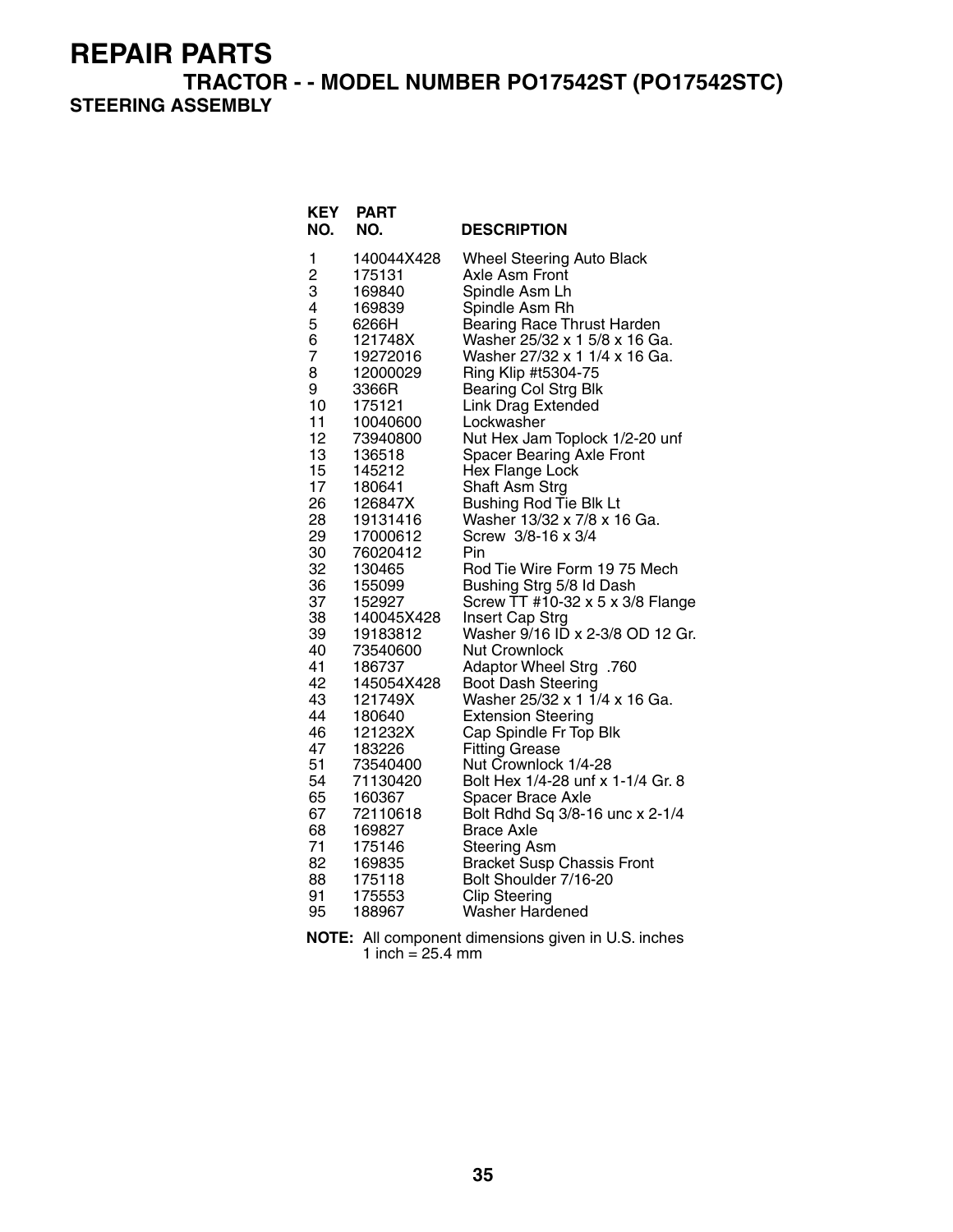**TRACTOR - - MODEL NUMBER PO17542ST (PO17542STC)**

#### **ENGINE**



| 2<br>3 | 170551<br>17720408 | Control Throttle / Choke Flag<br>Screw Hex Thd Cut 1/4-20 x 1/2<br>Engine Briggs Model 31C707<br>(Order Parts From Engine Manu-<br>facturer) |
|--------|--------------------|----------------------------------------------------------------------------------------------------------------------------------------------|
| 4      | 137352             | Muffler Exhaust B&S Lt                                                                                                                       |
| 13     | 165291             | Gasket 1 313 Id Tin Plated                                                                                                                   |
| 14     | 148456             | <b>Tube Drain Oil Easy</b>                                                                                                                   |
| 23     | 169837             | Shield Browning/Debris Guard                                                                                                                 |
| 29     | 137180             | <b>Arrestor Spark</b>                                                                                                                        |
| 31     | 184900             | Tank Fuel 1 25 Fr                                                                                                                            |
| 32     | 140527             | Cap Asm Fuel W/sym Vented                                                                                                                    |

| NO. | NO.      | <b>DESCRIPTION</b>                                         |
|-----|----------|------------------------------------------------------------|
| 33  | 123487X  | Clamp Hose Blk                                             |
| 37  | 137040   | Line Fuel 20"                                              |
| 38  | 181654   | Plug Drain Oil Easy                                        |
| 40  | 124028X  | Bushing Snap Nyl Blk Fuel Line                             |
| 44  | 17670412 | Screw Hexwsh Thdrol 1/4-20 x 3/4                           |
| 45  | 17000612 | Screw Hex Wsh Thdrol 3/8-16                                |
| 46  | 19091416 | Washer 9/32 x 7/8 x 16 Ga.                                 |
| 72  | 183906   | Screw Socket Head 5/16-18 x 1                              |
| 78  | 17060620 | Screw Thdrol 3/8-16 x 1-1/4                                |
| 81  | 73510400 | Nut Keps Hex 1/4-20 unc                                    |
|     |          | <b>NOTE:</b> All component dimensions given in U.S. inches |

1 inch =  $25.4 \, \text{mm}$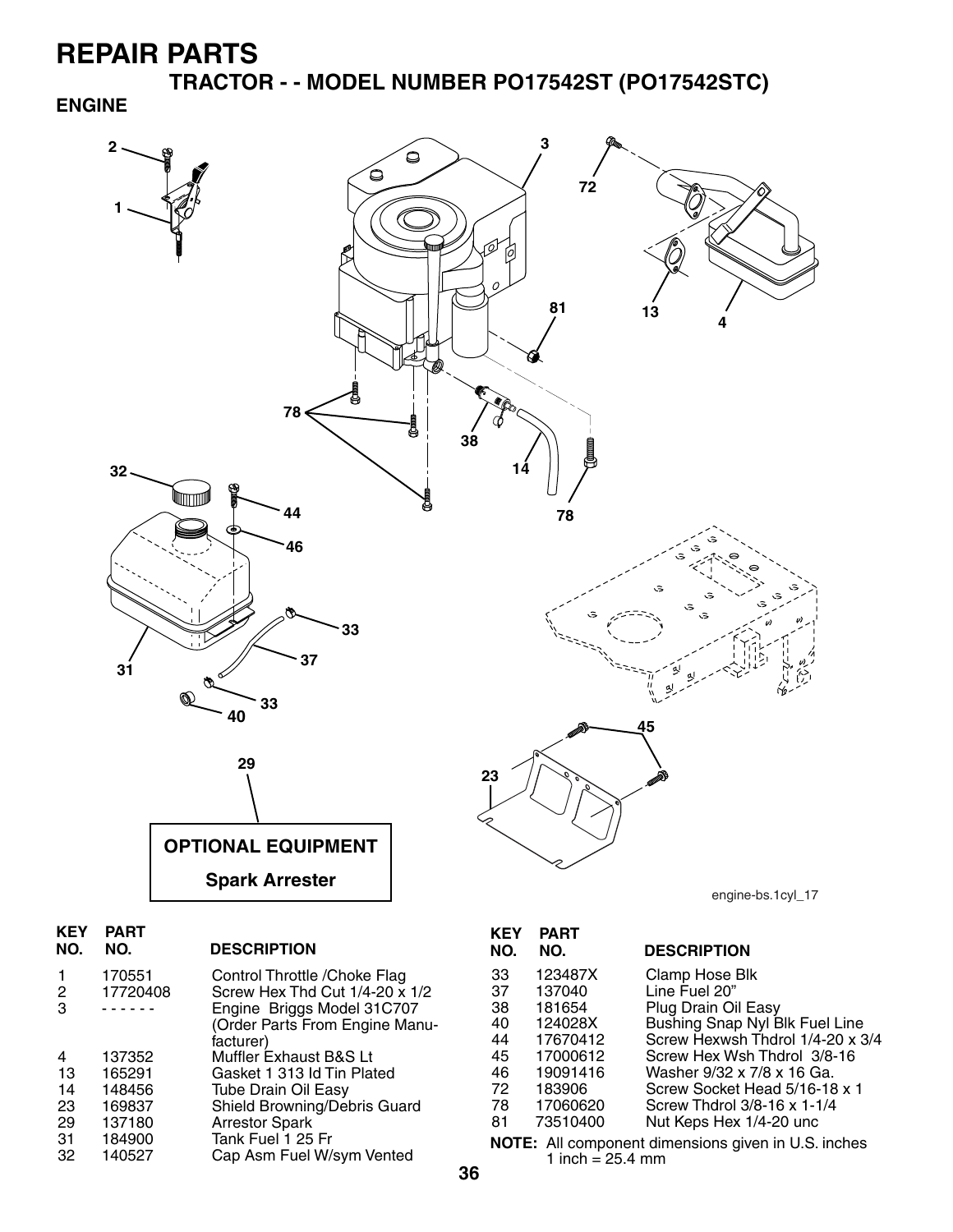**TRACTOR - - MODEL NUMBER PO17542ST (PO17542STC) SEAT ASSEMBLY**



| seat It.bolt 1 |  |  |  |
|----------------|--|--|--|
|----------------|--|--|--|

| <b>KEY</b><br>NO. | <b>PART</b><br>NO. | <b>DESCRIPTION</b>                 | <b>KEY</b><br>NO. | <b>PART</b><br>NO.         | <b>DESCRIPTION</b>                                  |
|-------------------|--------------------|------------------------------------|-------------------|----------------------------|-----------------------------------------------------|
|                   | 175389             | Seat                               | 15                | 134300                     | Spacer Split 28 x 96 Yel Zinc                       |
| $\overline{2}$    | 140551             | Bracket Pnt Pivot Seat (blk)       | 16                | 121250X                    | Spring Cprsn 1 27 Blk Pnt                           |
| 3                 | 71110616           | <b>Bolt</b>                        | 17                | 123976X                    | Nut Lock 1/4 Lge Flg Gr. 5 Zinc                     |
| 4                 | 19131610           | Washer 13/32 x 1 x 10 Ga.          | 21                | 171852                     | Bolt Shoulder 5/16-18 unc Blkz-                     |
| 5                 | 145006             | Clip Push-In Hinged                |                   |                            | 2Α                                                  |
| 6                 | 73800600           | Nut                                | 22                | 73800500                   | Nut                                                 |
| 7                 | 124181X            | Spring Seat Cprsn 2 250 Blk Zi     | 23                | 71110814                   | <b>Bolt Hex Black</b>                               |
| 8                 | 17000616           | Screw 3/8-16 x 1.5                 | 24                | 19171912                   | Washer 17/32 x 1-3/16 x 12 Ga.                      |
| 9                 | 19131614           | Washer 13/32 x 1 x 14 Ga.          | 25                | 127018X                    | Bolt Shoulder 5/16-18 x 62                          |
| 10                | 182493             | Pan Pnt Seat (blk)                 | 26                | 10040800                   | Lockwasher                                          |
| 12                | 121246X            | <b>Bracket Pnt Mounting Switch</b> |                   |                            |                                                     |
| 13                | 121248X            | Bushing Snap Blk Nyl 50 ld         |                   |                            | NOTE: All component dimensions given in U.S. inches |
| 14                | 72050412           | Bolt Rdhd Sht Nk 1/4-20 x 1-1/2    |                   | 1 inch = $25.4 \text{ mm}$ |                                                     |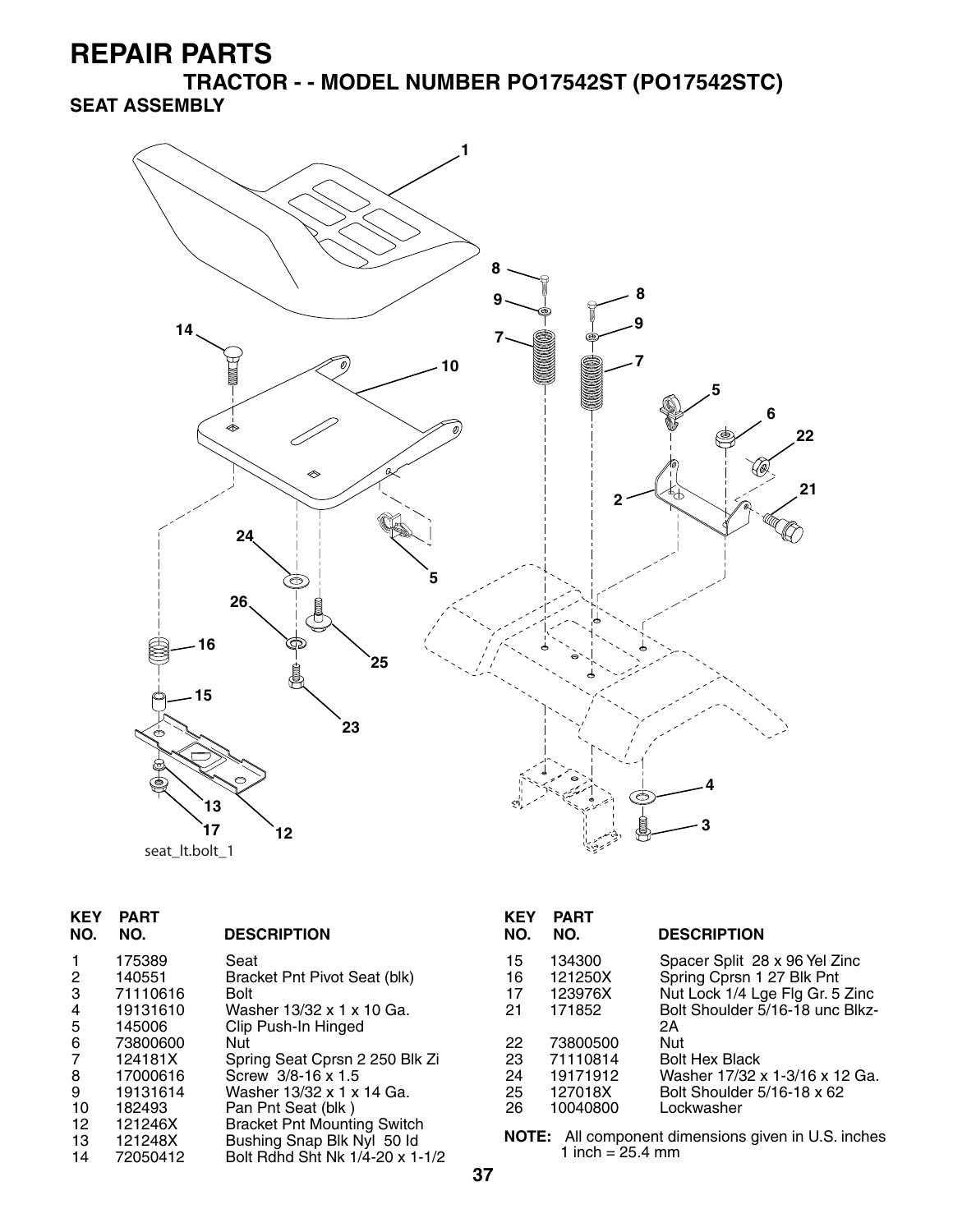**TRACTOR - - MODEL NUMBER PO17542ST (PO17542STC)**

#### **DECALS**



| <b>KEY</b> | <b>PART</b> |                             | <b>KEY</b> | <b>PART</b> |                                |
|------------|-------------|-----------------------------|------------|-------------|--------------------------------|
| NO.        | NO.         | <b>DESCRIPTION</b>          | NO.        | NO.         | <b>DESCRIPTION</b>             |
|            | 156369      | Decal Oper                  | 10         | 157140      | Decal Fender Danger E/F        |
| 3          | 188978      | Decal Hood LH               | 11         | 158168      | Decal Ins Strg Whl             |
| 4          | 190780      | Decal Replace               | 14         | 160396      | Decal V-Belt Schematic         |
| 5          | 184774      | Decal HP Engine             | 16         | 188977      | Decal Hood Rh                  |
| 6          | 179128      | Decal Deck "B" 42"          | 20         | 145005      | Decal Bat Dan/Psn              |
| 7          | 188980      | Decal Side Panel            | $ -$       | 138311      | Decal Handle Lft Height Adjust |
| 8          | 170563      | Decal Warning Mult-Language | $ -$       | 191798      | Manual Owner's (English)       |
| 9          | 158166      | Decal Fender Logo           |            | 191799      | Manual Owner's (French)        |
|            |             |                             |            |             |                                |

#### **WHEELS & TIRES**



| <b>KEY</b><br>NO.     | PART<br>NO.                                                       | <b>DESCRIPTION</b>                                                                                                                                                                                     |
|-----------------------|-------------------------------------------------------------------|--------------------------------------------------------------------------------------------------------------------------------------------------------------------------------------------------------|
| 2<br>3<br>4<br>5<br>6 | 59192<br>65139<br>106222X<br>59904<br>106732X624<br>278H<br>9040H | Cap Valve Tire<br>Stem Valve<br>Tire F Ts $15 \times 60 - 6$ Service<br>Tube Front (Service Item Only)<br>Rim Asm 6" front Service<br>Fitting Grease (Front Wheel Only)<br>Bearing Flange (Front Wheel |
| 8<br>9<br>10<br>11    | 106108X624<br>106268X<br>7152J<br>104757X428<br>144334            | Only)<br>Rim Asm 8" rear Service<br>Tire R Ts 18 x 9.5-8 Service<br>Tube Rear (Service Item Only)<br>Cap Axle 1 50 x 1 00<br>Sealant, Tire (10 oz. Tube)                                               |

**NOTE:** All component dimensions given in U.S. inches 1 inch  $= 25.4$  mm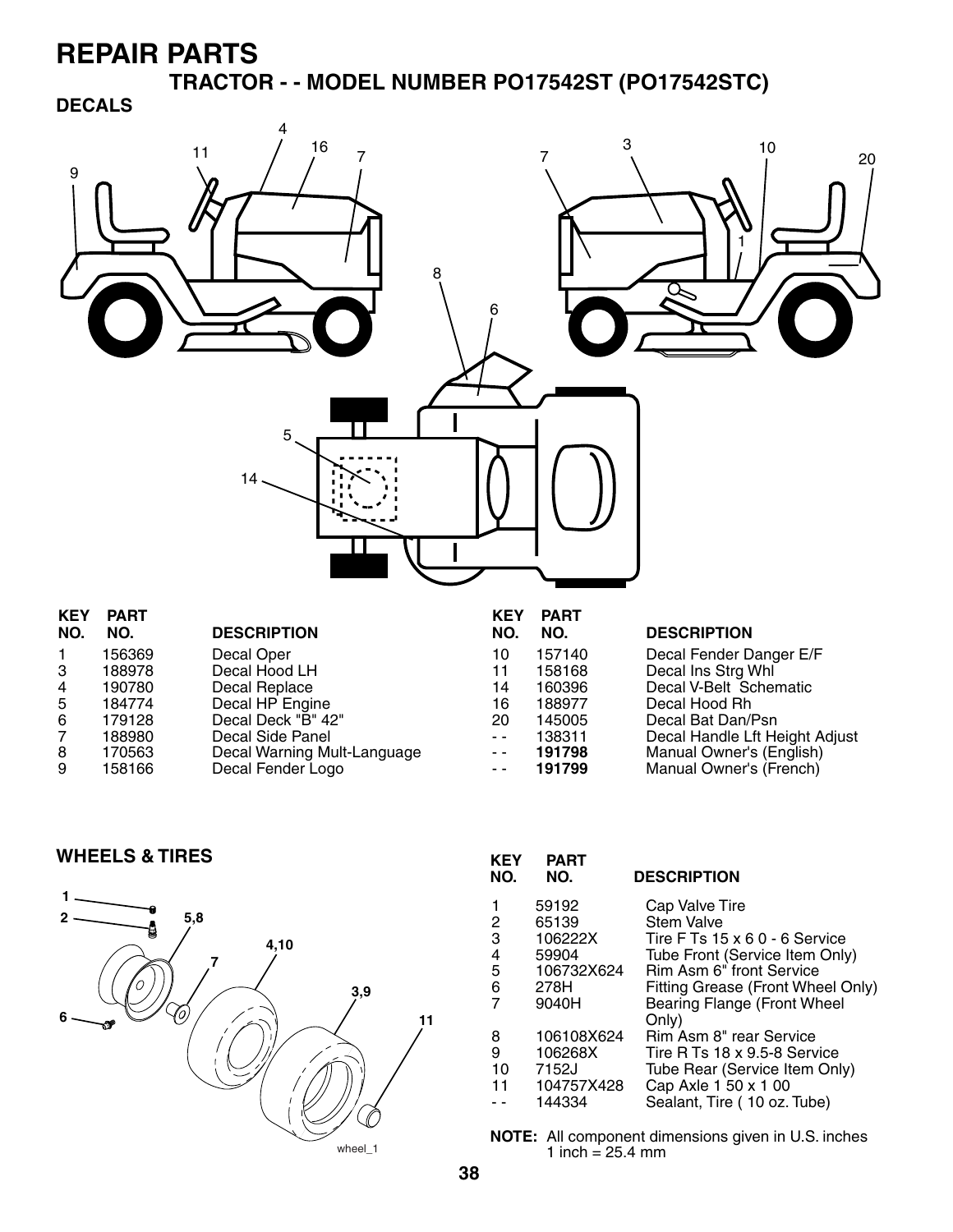**TRACTOR - - MODEL NUMBER PO17542ST (PO17542STC) MOWER LIFT**



| 3 | 188822     | Pin Groove      |
|---|------------|-----------------|
| 4 | 12000002   | E Ring #5133-62 |
|   | ,,,,,,,,,, | $\mathbf{M}$    |

- 19211621 Washer 21/32 x 1 x 21 Ga.<br>120183X Bearing Nylon
- 120183X Bearing Nylon<br>109413X Grip Handle
- 109413X Grip Handle<br>124526X Button Plung
- 8 124526X Button Plunger<br>11 139865 Link Lift Lh
- 11 139865 Link Lift Lh
- 12 139866 Link Lift Rh<br>13 4939M Retainer Spring

NOTE: All component dimensions given in U.S. inches 1 inch =  $25.4 \, \text{mm}$ 

18 73800800 Nut Lock w/Wsh 1/2-13 unc<br>19 139868 Arm Suspension Rear 19 139868 Arm Suspension Rear<br>20 163552 Retainer Spring 20 163552 Retainer Spring 31 169865 Bearing Pvt Lift 32 73540600 Nut Crownlock 3/8-24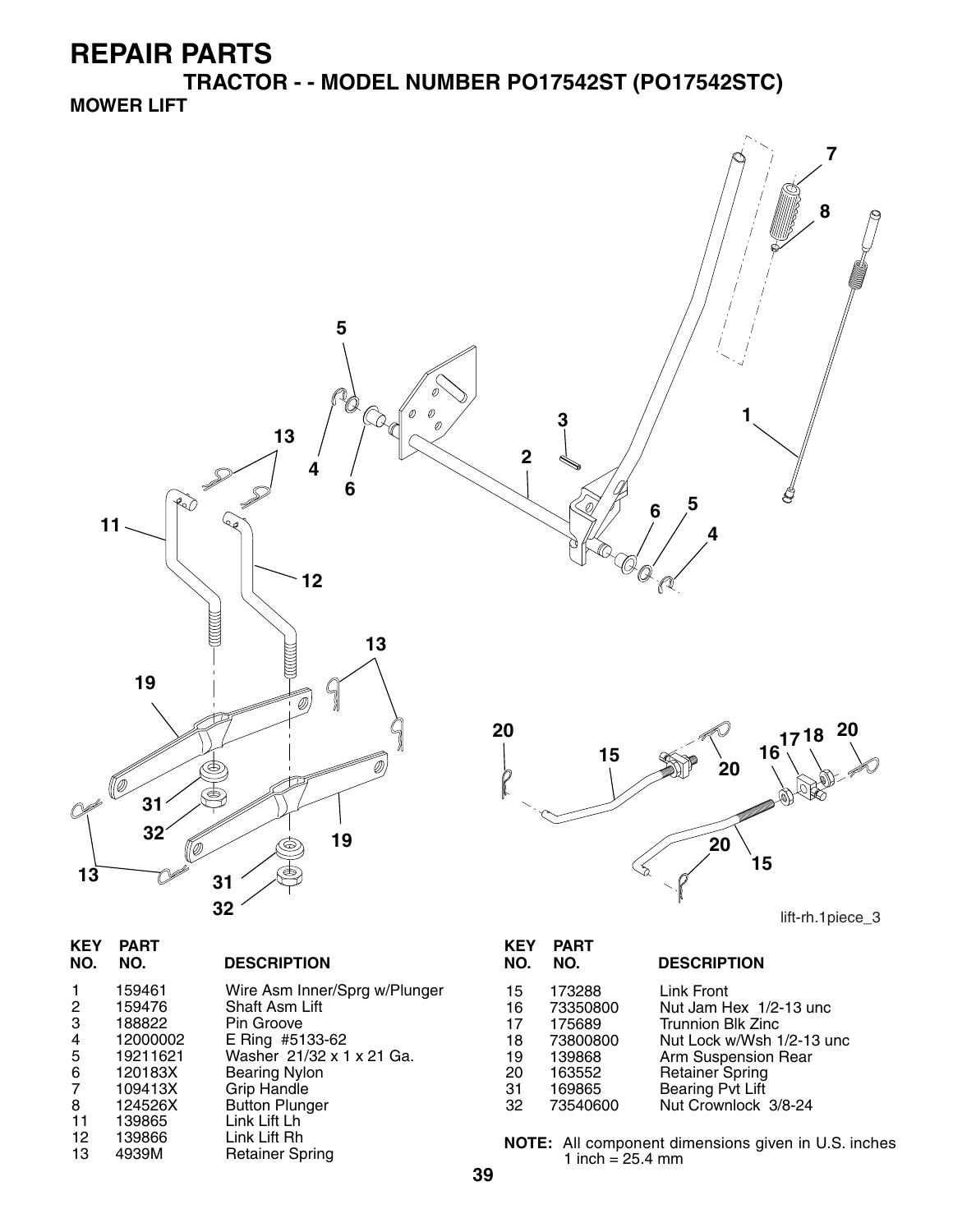**TRACTOR - - MODEL NUMBER PO17542ST (PO17542STC) MOWER DECK**